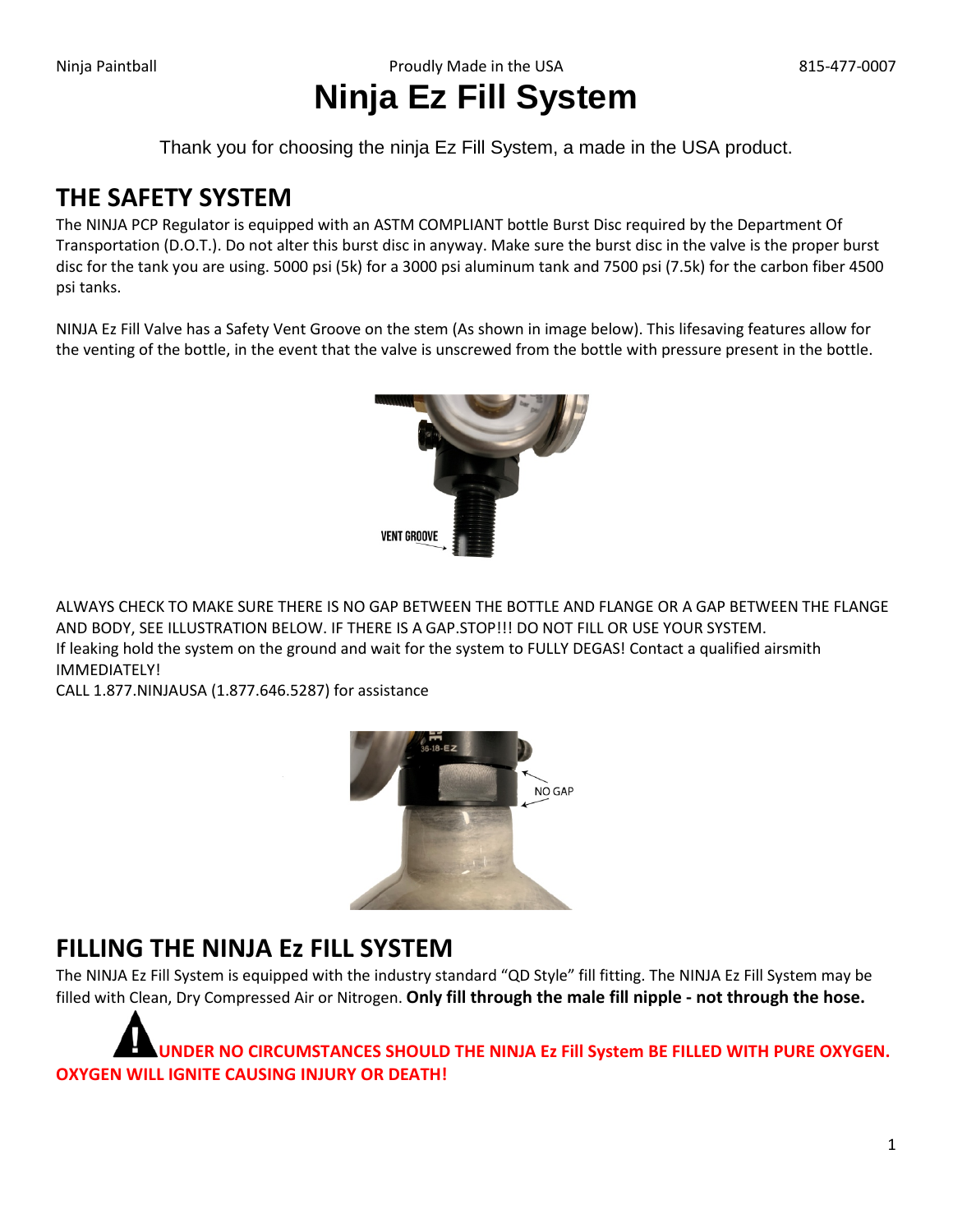When filling your NINJA Ez Fill System do not exceed the pressure rating shown on NINJA Ez Fill System or the CYLINDER'S LABEL.

#### **DO NOT APPLY OR INJECT OIL OF ANY TYPE TO THE FILL OR BURST DISC PORTS. OIL WILL VAPORIZE AND POSSIBLY IGNITE DURING THE FILL PROCEDURE CAUSING INJURY OR DEATH**

Follow all CGA, DOT and ASTM guidelines and standards in regard to filling and inspecting the tank prior to filling.

It is important to keep dirt, oil and water out of your NINJA Ez Fill System. Most failures are due to dirt or contamination. Always keep a cover on the fill nipple when you are not filling the NINJA Ez Fill System. If you use compressed air, make sure that the compressor providing that air is equipped with WORKING filters and moisture separators. Always make sure the control knob is turned all the way counter clockwise and in the all the way up "off" position

Only the lower tank gauge will read pressure, the output gauge will only read pressure when in use and dispensing air to the rifle.

### **MICRO BORE HOSE AND ATTACHMENT**

**Never operate the Ez Fill System unless a PCP AIR RIFLE is attached to the fill adapter on the end of the micro bore hose. Operating the Ez Fill System without a PCP AIR RIFLE attached may cause the fill hose to "whip". Injury may result!!**

#### **WARNING: Do NOT disconnect the hose under pressure. Disconnecting the hose under pressure could cause damage to the hose fitting and personal injury to the operator.**

Do not bend the micro bore fill hose at the crimp ends. Although the hose is rated to 6500 psi bending the hose where the crimp fitting is attached to the hose will cause the hose to break and leak at that location.

Your micro bore fill hose is supplied with a safety qd. This qd is a stainless steel, 5000 psi rated, quick disconnect and has a safety strut installed. This strut allows the unit to leak and help lessen hose whip should a male fill nipple not be fully installed. Always hold the hose at the end when in use just in case.

Ensure the air rifle you are filling has a 1/8 male Industrial Interchange quick disconnects, see figure 1.4a. Pull the sleeve/collar back on the quick disconnect and connect the female quick disconnect socket to the fill nipple on your PCP air gun. **THE SLEEVE /COLLAR MUST SNAP FORWARD AND BE SECURE!** Do not force it on and if it does not fit properly do not fill. See figure below

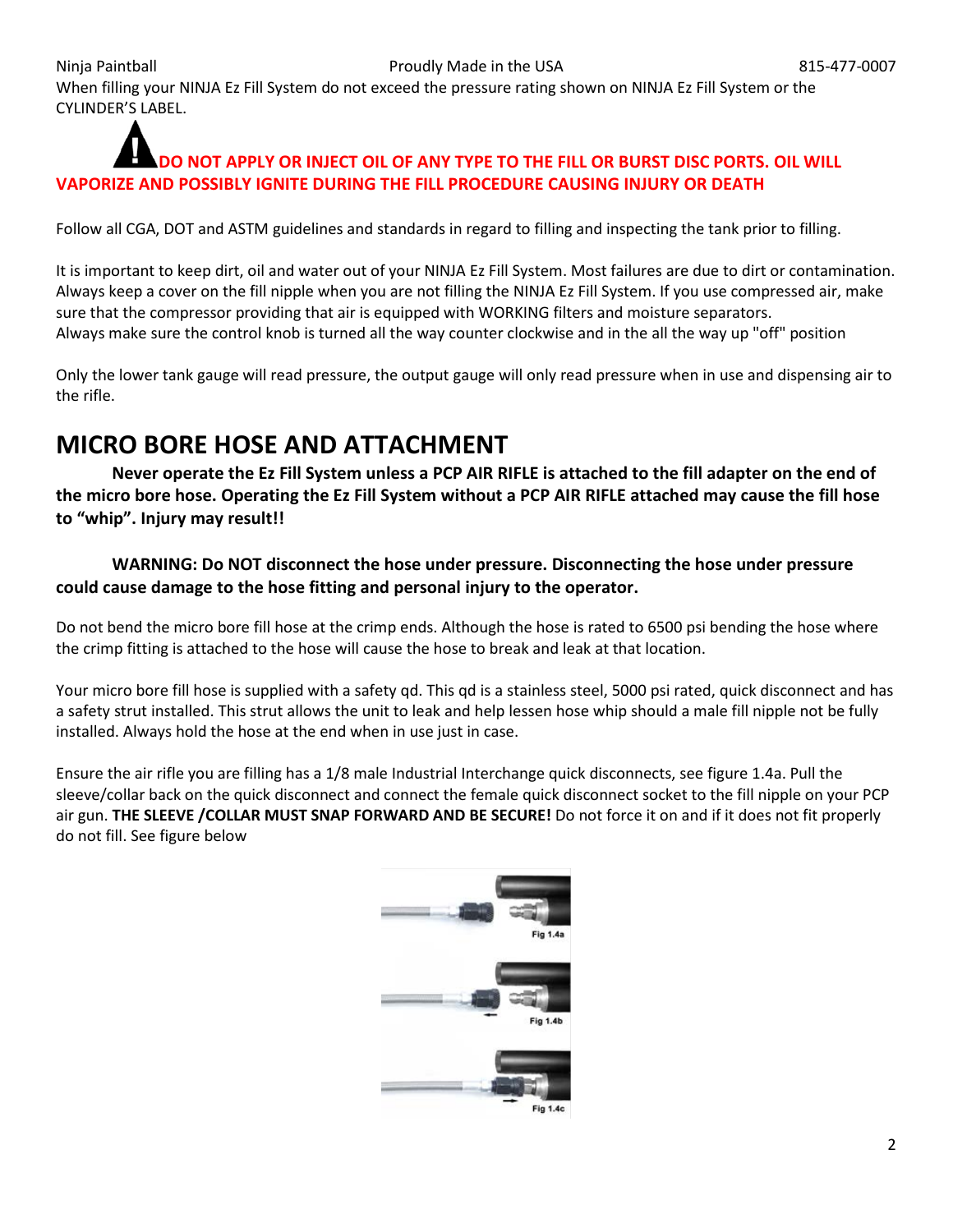**If the collar is hard to move once filling is complete do not force it as pressure may be present. Make sure the hose is fully drained and never remove the qd under any pressure!**

### **USING THE Ez FILL SYSTEM**

**The Ez FILL SYSTEM is not a regulator. Do not over fill the Airgun.**

**The output gauge will only read pressure when the unit is attached and pressurized. The gauge will not show the pressure in the Airgun unless you stop filling and maintain air pressure in the hose.** 

Attach the female qd to the male fill nipple on the rifle, See Figure 1.4a,b,c.

Slowing turn the control knob down until air starts to flow into the Airgun. Once air starts flowing turn the unit slightly back or counterclockwise to stop the air from flowing but do not turn the knob to far as to vent the air. You want to start the flow of air into the Airgun and then stop the flow of air but maintain the pressure in the hose. This will allow you to control the next release of air easily.

Turn the control knob clockwise and watching the gauge on the Airgun fill the Airgun to the proper pressure. Once the proper pressure is reached stop filling by turning the control knob counterclockwise all the way up and the unit will vent the air in the hose allowing you to remove the female quick disconnect from the Airgun.

If more pressure is needed repeat the steps above until desired pressure is reached.

### **Maintain and Rebuild and Troubleshooting**



### **ALWAYS WEAR EYE PROTECTION, GLOVES AND POINT THE AIR SYSTEM IN A SAFE DIRECTION PRIOR TO DEGASSING THE SYSTEM!!!**

#### **If the unit leaks whenever tank has air**

Check all fittings on the system by spraying the fittings with window cleaner or dunking the unit in water, the bubbles will show any leaks with the fill valve, gauges, burst disc or neck/flange connection with the tank. If there are no bubbles on those items or the unit leaks from the end of the hose the issue is with the valve seat.

**If your leak is at the;**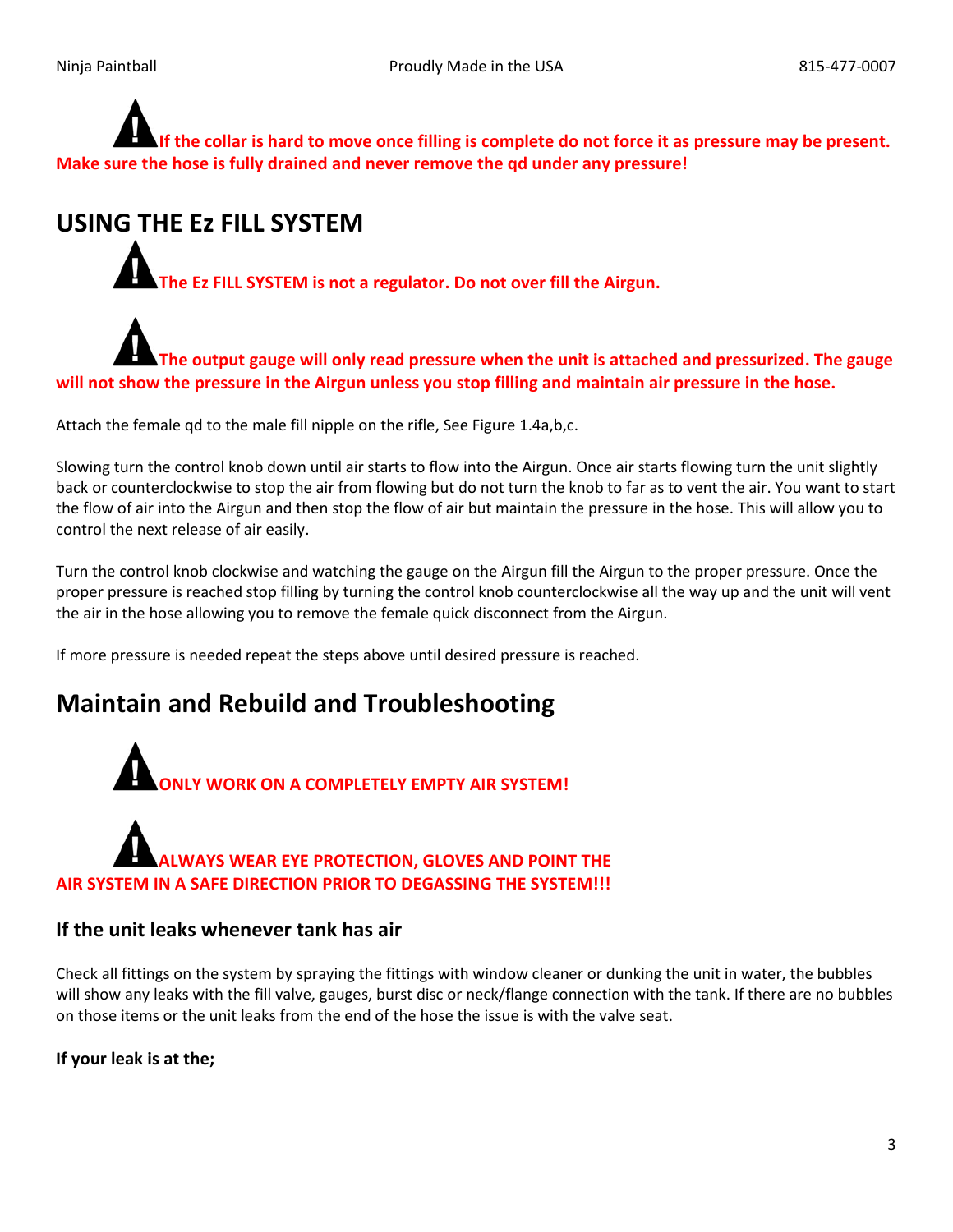#### Ninja Paintball **Proudly Made in the USA** 815-477-0007

**Fill nipple threads** - Empty the system and remove the fill nipple. Clean both the male threads and the female threads and inspect threads for damage. Ensure the threads are fully formed and not damaged. Re apply sealing tape on the male fill nipple threads. See instructions below on installation.

**Fill nipple end -** If the fill nipple is leaking from the end of the fill nipple a new oring on the fill nipple is needed or a new fill nipple is needed. Follow the instructions below for removal and install. Only replace the oring with a 006-90 cast urethane and use no lube on the oring. Ensure the entire assembly is clean.

#### **ONLY REPLACE WITH GENUINE NINJA FILL CHECK VALVE.**

The Fill check valve assembly on your Ninja regulator is one of the items that will require periodic replacement, either due to leakage or mechanical damage to the OD portion, follow the procedure below:

- 1. ALWAYS WEAR SAFETY GLASSES AND POINT THE FILL CHECK AWAY FROM YOUR SELF AND ALL BYSTANDERS.
- 2. MAKE SURE THE SYSTEM IS COMPLETELY DE-PRESSURIZED.
- 3. Use a 7/16" wrench, box end, remove the old Fill check assembly.
- 4. Clean any debris and old sealant out of the port.

5. Inspect the female 1/8" NPT fill check port threads on the gas distribution body for any damage. IF THREADS ARE DAMAGED OR WORN STOP! DO NOT USE THE REGULATOR SEE AN AIRSMITH OR CALL 877-NINJAUSA. It is recommended that a go/no-go thread gauge be used to verify these threads AVAILABLE AT WWW.MSCDIRECT.COM

6. A thread sealant has been applied to the threads on the new NINJA Fill check. Do not use any additional sealant or PTFE tape.

7. Make sure the strut is inserted into the NINJA Fill check as show below, and screw the new assembly into your regulator. Turn it in until it is hand tight, and then tighten a further 1 & 1/2 turns. It should not be necessary to exceed 100 inch-pounds of torque to achieve sealing. If a leak still occurs STOP and contact an Airsmith or call 877-NINJAUSA (646-5287) FOR ASSISTANCE.

## **NEVER INJECT OIL INTO THE REGULATOR THROUGH THE FILL CHECK OR ALLOW OIL TO ENTER THE BOTTLE OIL DROPLETS WILL IGNITE DURING THE FILL PROCESS WHICH MAY LEAD TO INJURY OR DEATH.**

NOTE: You will notice that the strut in our NINJA Fill check Valve has a groove across the "O" Ring end. This groove is essential for proper gas flow. Always replace the complete assembly. Only replace with NINJA FILL CHECK ASSEMBLY.



**Gauge thread leaks -** Empty the system and remove the gauge. Clean both the male threads and the female threads and inspect threads for damage. Ensure the threads are fully formed and not damaged. Re apply sealing tape on the male gauge threads. Installing is the same as the male fill valve instructions above and use an adjustable wrench on the hex to tighten. Do not force or overtighten as the gauge can be damaged.

**Burst disc leaks**- See instructions below

#### TOOLS REQUIRED: 3/8" BOX WRENCH

FOR SAFETY AND RELIABILITY ONLY USE NINJA REPLACEMENT PARTS.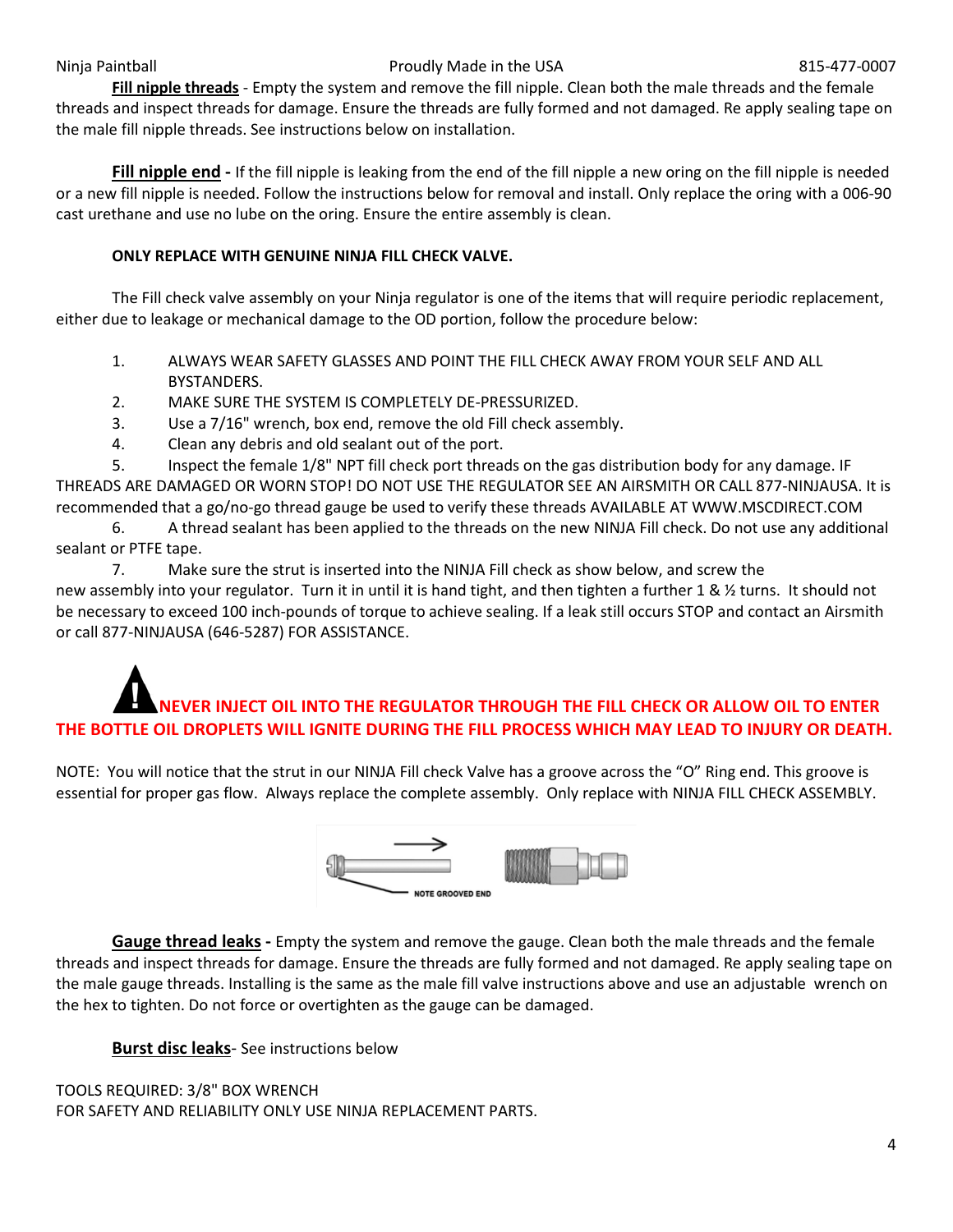ASTM compliant Unified Burst Discs are used on NINJA Ez Fill System Burst Discs are required by D.O.T. (Department Of Transportation) and TC (Transport Canada)

5000 psi Used for the D.O.T. required safety on 3000 psi N2/HPA storage bottles.

7500 psi these are used for the D.O.T. required safety on 4500 PSI rated N2/HPA storage bottles.

### **WARNING SERIOUS PERSONAL INJURY OR DEATH CAN OCCUR FROM IMPROPER DISC REPLACEMENT. IT IS ABSOLUTELY ESSENTIAL THAT YOU REPLACE FAILED UNITS WITH EXACT REPLACEMENTS!!!**

### **TM UNIFIED BURST DISC HAVE THE PRESSURE IDENTIFICATION STAMPED ON THE HEAD OF THE UNIFIED DISC. SOME MAY HAVE THE PRESSURE IDENTIFIER ON THE SIDE OF THE UNIFIED DISC. SEE ILLUSTRATION ABOVE. IF YOU ARE UNSURE, DO NOT GUESS, SEE A QUALIFIED AIRSMITH OR CALL 877-646- 5287 FOR ASSISTANCE.**

TO REPLACE A UNIFIED BURST DISC ASSEMBLY:

1. Unscrew (turn counterclockwise) the failed unit, and discard it. They are not serviceable.

2. Visually inspect the female port on for damage or debris and blow out if necessary. If the port is damaged, do not replace the disc. Consult an airsmith or call 877-646-5287 for assistance. We recommend the female port be checked with a 3/8-24-UNF-2B go/ no go gauge available at www.mscdirect.com

3. Screw in the new replacement unit and torque to a minimum 55 inch-pounds and maximum 95 inch-pounds. UNIFIED BURST DISC MUST BE ASSEMBLED WITH AN INCH POUND TORQUE WRENCH!

4. If the Burst Disc Assembly does not seal at 95 inch-pounds, the valve should be inspected by an airsmith or call 877-646-5287 for assistance.

**Neck leaks -** Remove the unit from the bottle and change the oring. The proper oring should be used.

**Leaks from the end of the hose -** If the unit leaks from the end of the hose the valve seat needs to be removed and replaced.

No need to remove the valve from the tank, just make sure the tank is completely empty.

Hold the fill valve with a 7/16" deep socket and short extension. The using a wrench on the flats of the flange turn the body off of the flange, counter clockwise like a normal bolt. Be careful as the ball and spring will fall out of the flange/body pocket.

The ball and spring may fall out but if not remove the spring from the flange. Make sure you clean the ball and spring and inside the flange.

Exam the spring and ball and if corroded due to contamination replace with new units from the included rebuild kit.

Remove the upper assembly from the unit – see instructions for LEAKS WHEN ACTIVATED, UPPER ASSEMBLY.

After removing all upper assembly components use a long 5/64" allen wrench and insert the allen wrench into the hole in the body from the top. The allen wrench will contact the seat and allow you to push the seat out through the stem. A .081 to .085 rod may also be used to remove the seat.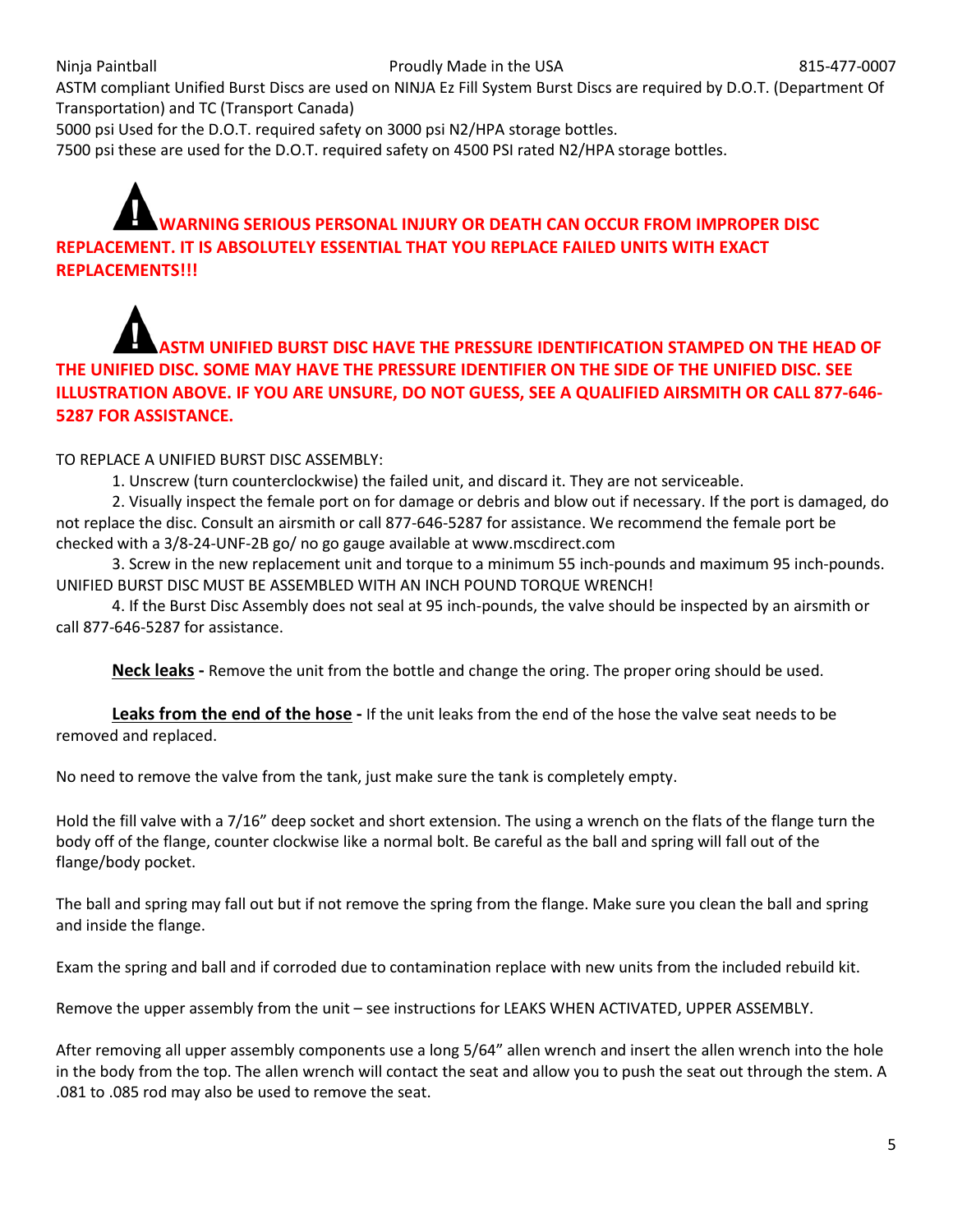Once removed, clean the seat and oring and check for damage. The other side may be used but a new seat and oring is recommended.

Clean the inside of the body where the seat goes with compressed air and a cotton swab paying close attention to clean where the seat and oring are located in the stem. Make sure the entire body and flange internal area is completely clean and blowing it out with air once swabbed is recommended.

To reassemble make sure the seat oring is lubed with silicone lube – use no oil.

Using a larger allen wrench or a blunt object push the seat into the body. Make sure the seat is flat and is fully seated into the body. When pushing on the seat you should feel a slight resistance and then the seat popping into the correct location. If you look through the stem you should see light through the center hole.

Holding the flange up and down, insert the spring into the flange pocket and then place the ball on top of the spring. Then screw the body on top of the flange assembly.

Turn the valve over and follow the reassembly instructions for the upper assembly.

### **If the unit leaks only when refilling**

# **ONLY WORK ON A COMPLETELY EMPTY AIR SYSTEM!**

## **ALWAYS WEAR EYE PROTECTION, GLOVES AND POINT THE AIR SYSTEM IN A SAFE DIRECTION PRIOR TO DEGASSING THE SYSTEM!!!**

Check the output gauge threads and output hose threads on the system by spraying the fittings with window cleaner or dunking the unit in water while the unit is pressurized and filling an Airgun. The bubbles will show any leaks with the threads of the output gauge or with either end of the micro bore hose. If there are no bubbles on those items or the unit leaks from the female quick disconnect or the top of the unit see below for the proper procedure.

**Thread leaks –** if the unit leaks from any of the output thread connections follow the instructions above for removal and reinstall of the output gauge or micro bore hose.

**Female Quick Disconnect-** If the unit leaks at the female qd while attached to the male it is the o-ring inside the female qd. The oring is a 010 in size and is located behind the ball bearings in the female quick disconnect. Remove the old oring with a pick and then squeeze the new oring into the grove. Starting with one end of the oring in the groove and then using a blunt object to push the other side in will usually get it in place.

**Leaks out the top –** If the unit leaks out the top while filling, the 004 oring located inside the unit needs to be replaced with a new oring.

Remove the set screw that holds the top of the unit in place  $-5/64$ " allen wrench Unscrew the top of the unit – actuator plug assembly – from the body. A wrench may be needed to get the assembly started unscrewing but take care not to damage the body or the assembly.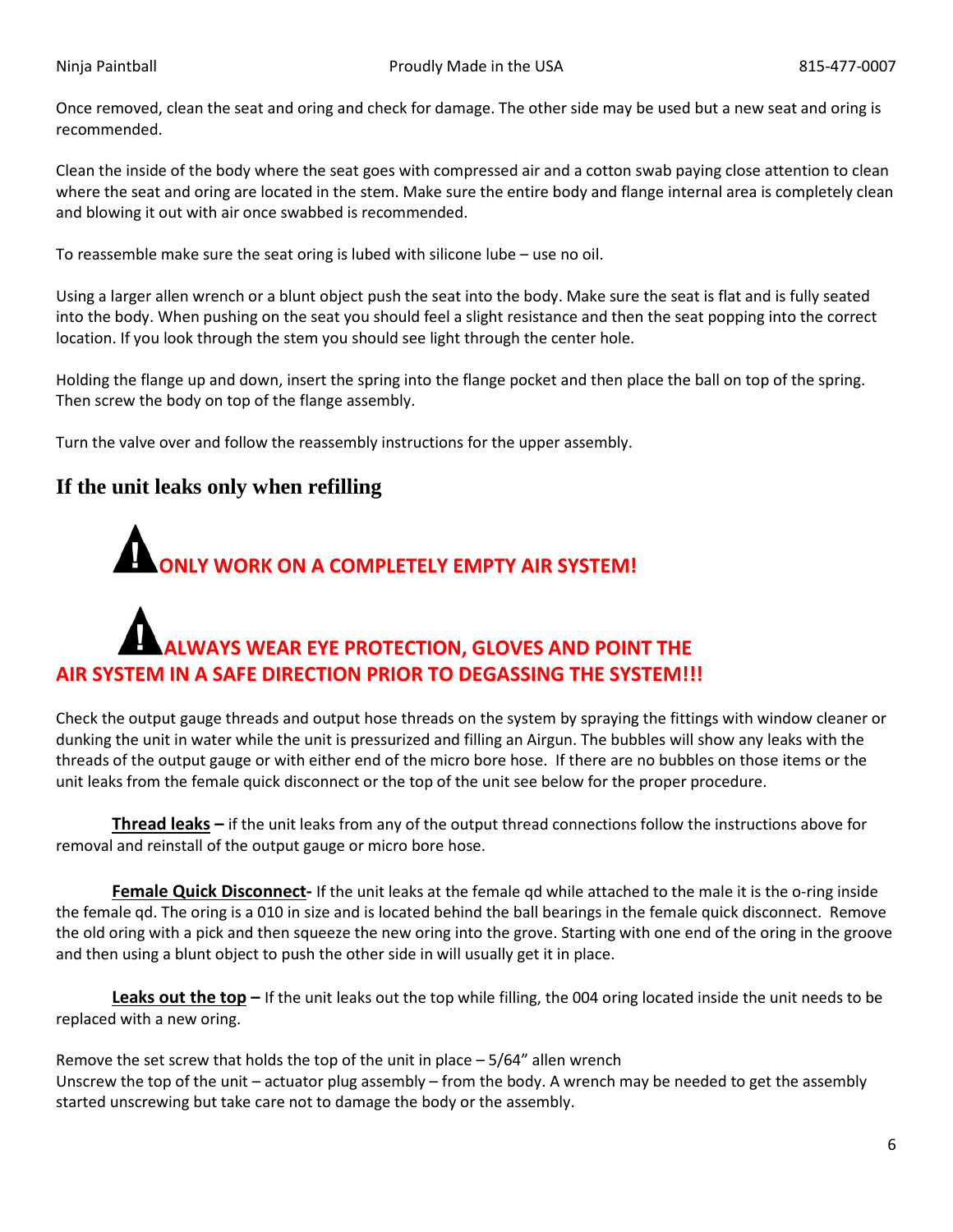#### Ninja Paintball **Proudly Made in the USA** 815-477-0007

Unscrew the housing nut by using a 3/4" thin wall socket. Counter clockwise will remove the nut and remove fully. No ratchet or tool is needed as the nut is only installed by hand and will turn and remove easily.

Remove the actuator shaft and return spring from the unit. Clean and inspect the shaft, replacing the shaft is usually not needed unless the shaft is bent.

Using a 3/16" allen wrench remove the oring jam nut

The 004 oring is located in the pocket and a pick will remove the oring but take care not to damage or scratch the internals during removal.

Make sure the unit is clean

Reassembly is the reverse, install the 004 and push the oring into place with a blunt object.

Screw the oring jam nut into place – snug and do not over tighten or torque it in.

Place the return spring in the unit and lube the bottom  $1/3^{rd}$  of the shaft, then insert the shaft into the unit.

Install the retaining nut into place. You may need to push down on the nut with an allen wrench through the drive hole of the socket to get the nut to start catching the threads. Do not overtighten.

Install the top unit in place and install the set screw.

**Unit continues to vent once knob is all the way up-** if you use the Ez Fill System and have filled your Airgun and have turned the knob all the way up and the unit continues to vent out the top it is the valve seat or the male fill nipple on the Airgun. Let the unit vent until it stops and verify if the bottle is empty or the Airgun. If the bottle is empty follow the procedure to replace the valve seat inside the stem.

If the Airgun is empty a new fill valve will be needed on the Airgun and follow the Airgun instructions for fill valve replacement.

**Unit does not vent and air is in the hose and showing on output gauge**- If you fill the Airgun and turn the knob all the way up to vent but no venting occurs and there is air showing on the output gauge and you are unable to remove the female quick disconnect due to pressure. If this is the case you need to drain the system by loosening the burst disc with a 3/8" box end wrench. Just loosen the burst disc until the system starts to leak and leave it to vent until it stops. Once it has stopped venting, activate the knob and allow the air trapped in the hose to vent out of the burst disc and then tighten the burst disc following the instructions above.

Once the unit is drained, remove the hose from the Airgun and remove the upper half assembly following the directions above. Make sure the spring is in good condition, the shaft is straight and not bent and the oring jam nut is not too tight. If the oring jam nut is too tight this will case the oring not to release from the shaft and not allow the unit to vent properly. Change the 004 oring with a new oring.

Reassemble the unit with the instructions above.

### **Video Guides can be found at Youtube.com/user/ninja186**